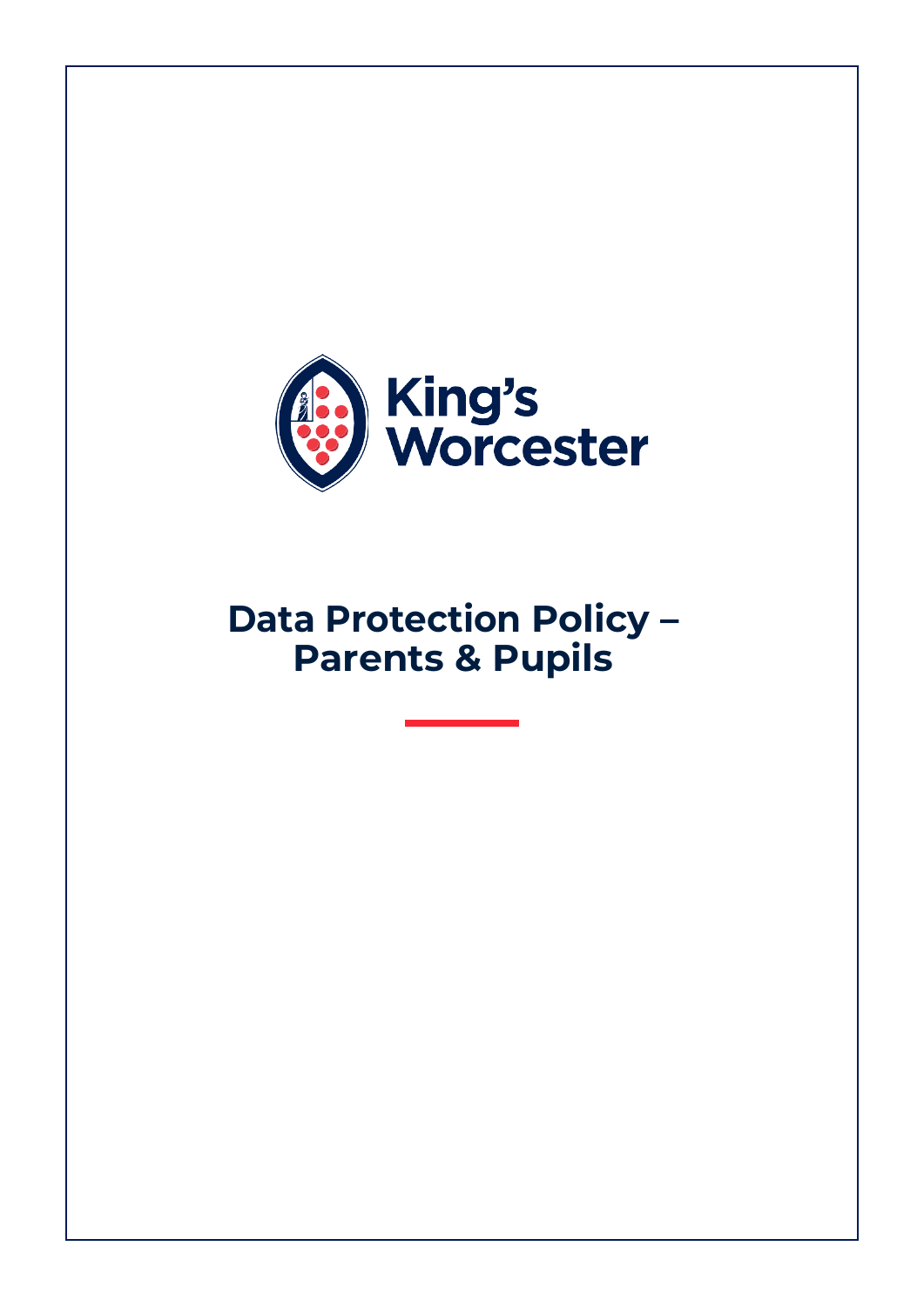

### **Introduction**

Data protection is an important legal compliance issue for the King's School, Worcester Foundation (the foundation). During the course of the foundation's activities it collects, stores and processes personal data (sometimes sensitive in nature) about staff, pupils, their parents, its contractors and other third parties (in a manner more fully detailed in the foundation's Privacy Notice). The foundation is registered as the Data Controller, ICO registration number Z7022029.The foundation, as "data controller", is liable for the actions of its staff and governors in how they handle data. It is therefore an area where all staff have a part to play in ensuring we comply with and are mindful of our legal obligations, whether that personal data handling is sensitive or routine.

UK data protection law consists primarily of the UK version of the General Data Protection Regulation (the GDPR) and the Data Protection Act 2018 (DPA 2018). The DPA 2018 includes specific provisions of relevance to independent schools: in particular, in the context of our safeguarding obligations, and regarding the right of access to personal data.

Data protection law has in recent years strengthened the rights of individuals and placed tougher compliance obligations on organisations including schools that handle personal information. The Information Commissioner's Office (ICO) is responsible for enforcing data protection law, and will typically look into individuals' complaints routinely and without cost, and has various powers to take action for breaches of the law

# **Key Data Protection Terms Used In This Data Protection Policy**

#### **Data controller**

An organisation that determines the purpose and means of the processing of personal data. For example, the foundation (including by its governors) is the controller of pupils' personal information. As a data controller, we are responsible for safeguarding the use of personal data. The foundation is registered as a Data Controller with the Information Commissioners' Office (ICO) and renews the registration annually.

#### **Data processor**

An organisation that processes personal data on behalf of a data controller, for example a payroll or IT provider or other supplier of services with whom personal data may be shared but who is not authorised to make any decisions about how it is used.

#### **Personal data breach**

A breach of security leading to the accidental or unlawful destruction, loss, alteration, unauthorised disclosure of, or access to, personal data.

#### **Personal information (or personal data)**

Any information relating to a living individual (a data subject) by which that individual may be identified by the controller. That is not simply a name but any form of identifier, digital or contextual, including unique ID numbers, initials, job titles or nicknames. Note that personal information will be created almost constantly in the ordinary course of work duties (such as in emails, notes of calls, and minutes of meetings). The definition includes expressions of opinion about the individual or any indication of the foundation's, or any person's, intentions towards that individual.

#### **Processing**

Anything done with personal information, including obtaining or collecting it, structuring it, analysing it, storing it, sharing it internally or with third parties (including making it available to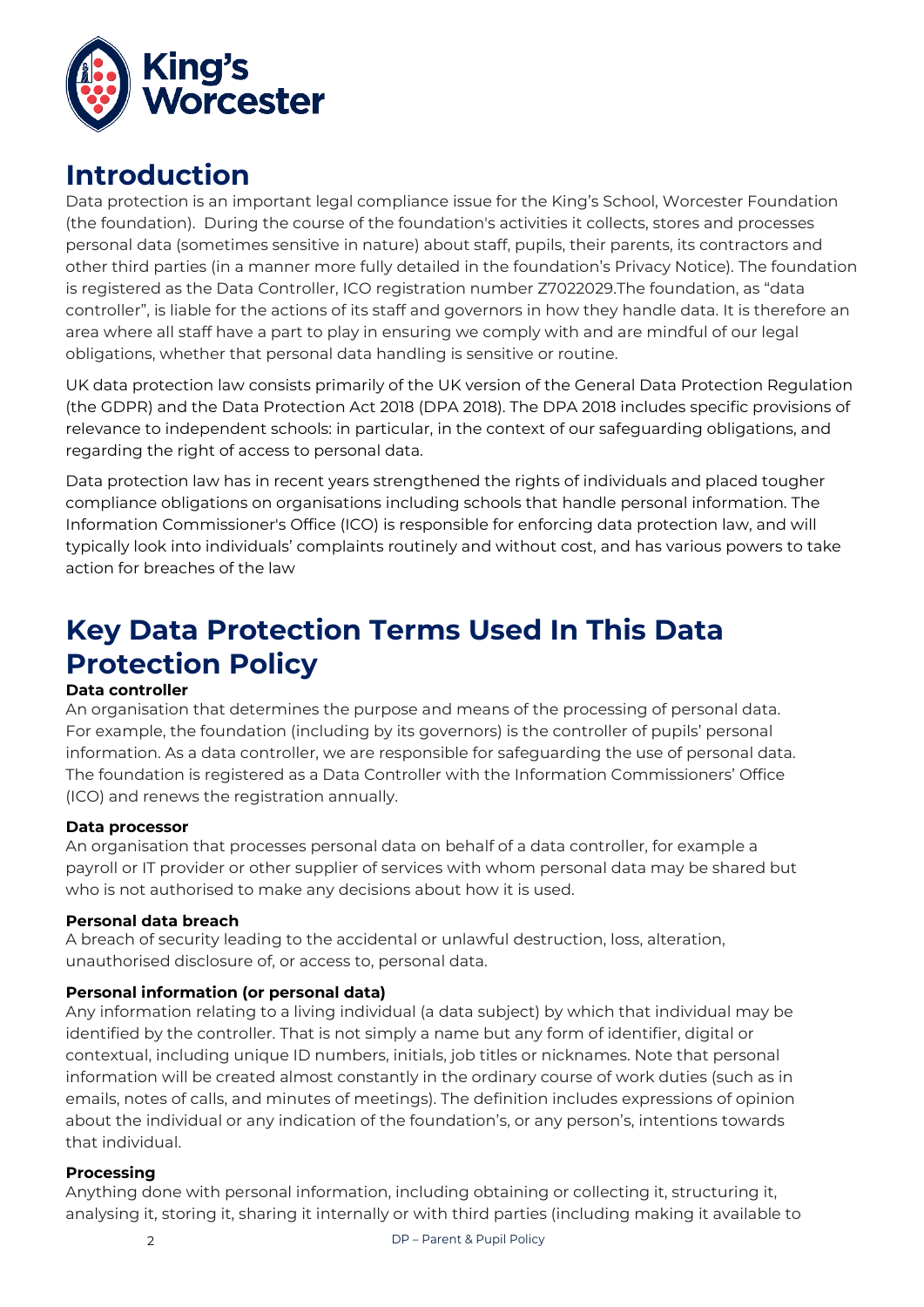

be viewed electronically or otherwise), altering it or deleting it.

#### **Special categories of personal data (sensitive data)**

Data relating to racial or ethnic origin, political opinions, religious or philosophical beliefs, trade union membership, health and medical conditions, sex life or sexual orientation, genetic or biometric data used to identify an individual. There are also separate rules for the processing of personal data relating to criminal convictions and offences.

### **Related Policies**

- **•** Privacy Notice for pupils
- **•** Acceptable Use Policy for Pupils
- **•** Safeguarding Policy
- **•** Equal Opportunities Policy for Pupils
- **•** Anti-Bullying Policy
- **•** Behaviour Management Policy
- **•** Suspension and Exclusion Policy.

#### **Person responsible for Data Protection at the School**

The Governing Body has overall responsibility for ensuring that the foundation complies with all relevant data protection obligations. The foundation has appointed the Director of Operations as the Data Protection Lead who will deal with requests and enquiries. Any questions about the operation of this policy or any concerns that the policy has not been followed should be referred in the first instance to the Director of Operations at: [compliance@ksw.org.uk.](mailto:compliance@ksw.org.uk)

# **The Principles**

The UK GDPR sets out six principles relating to the processing of personal data which must be adhered to by data controllers (and data processors). These require that personal data must be:

- 1. Processed **lawfully**, **fairly** and in a **transparent** manner
- 2. Collected for **specific and explicit purposes** and only for the purposes it was collected for
- 3. **Relevant** and **limited** to what is necessary for the purposes it is processed
- 4. **Accurate** and kept **up to date**
- 5. **Kept for no longer than is necessary** for the purposes for which it is processed, and
- 6. Processed in a manner that ensures **appropriate security** of the personal data.

The UK GDPR's broader 'accountability' principle also requires that the foundation not only processes personal data in a fair and legal manner but that we are also able to *demonstrate* that our processing is lawful. This involves, among other things:

- **•** keeping records of our data processing activities, including by way of logs and policies
- **•** documenting significant decisions and assessments about how we use personal data (including via formal risk assessment documents called Data Protection Impact Assessments), and
- 3 DP Parent & Pupil Policy **•** generally having an 'audit trail' vis-à-vis data protection and privacy matters, including for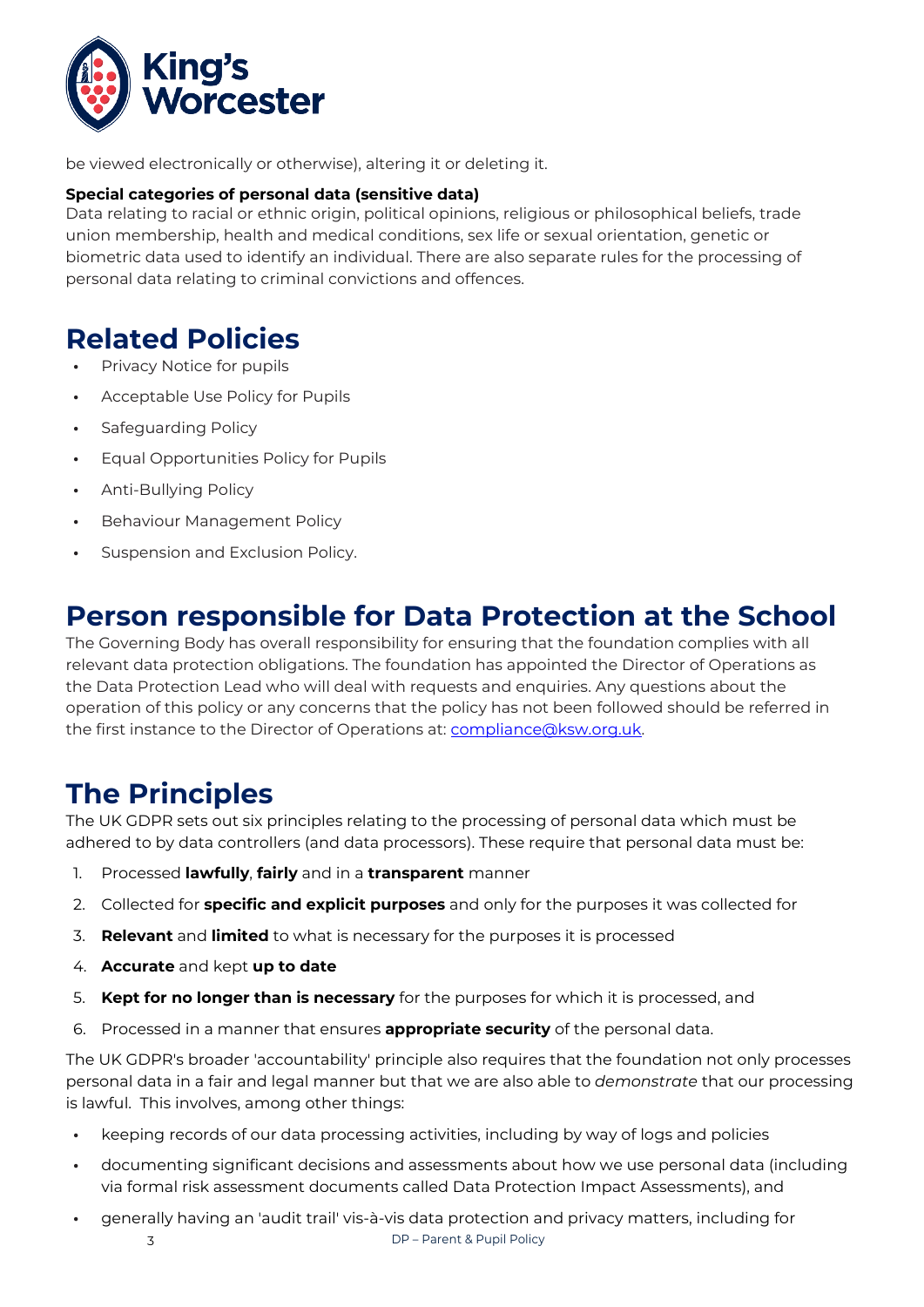

example when and how our Privacy Notice(s) were updated; when staff training was undertaken; how and when any data protection consents were collected from individuals; how personal data breaches were dealt with, whether or not reported (and to whom), etc.

# **Lawful grounds for data processing**

Under the GDPR there are several different lawful grounds for processing personal data:

- 1. The data needs to be processed so that the foundation can fulfil a contract with the individual, or the individual has asked the foundation to take specific steps before entering into a contract
- 2. The data needs to be processed so that the foundation can comply with a legal obligation
- 3. The data needs to be processed to ensure the vital interests of the individual e.g. to protect someone's life
- 4. The data needs to be processed so that the foundation can perform a task in the public interest, and carry outs its official functions
- 5. The data needs to be processed for the legitimate interests of the foundation or a third party (provided the individual's rights and freedoms are not overridden)
- 6. The individual (or their parent/guardian when appropriate in the case of a pupil) has freely given clear consent
- 7. For special categories of personal data, we will also meet one of the special category conditions for processing, which are set out in the UK GDPR and Data Protection Act 2018.

Whenever we first collect personal data directly from individuals, we will treat the data as specified in our Privacy Notice. We will only collect personal data for specified, explicit and legitimate reasons and will always endeavour to ensure that we have lawful grounds for processing personal information. If we want to use personal data for reasons other than those given when we first obtained it, we will inform the individuals concerned before we do so and seek consent where necessary.

We endeavour to ensure that data is not kept for longer than necessary. Data is destroyed securely as soon as reasonably practicable. The foundation may retain personal data indefinitely to comply with regulatory or legal obligations and for legitimate organisational reasons.

### **Record Keeping**

It is important that personal data held by the foundation is accurate, fair and adequate. Individuals must inform the foundation if they believe that any personal data is inaccurate or untrue or if you are dissatisfied with the information in any way. A person may have the right to request that inaccurate information about them is erased or corrected, depending on the nature of the information and the basis on which that data is processed.

### **Sharing Personal Data**

We will share personal data with law enforcement agencies and government bodies where we are legally required to do so such as for safeguarding, crime, HMRC, Department of Education, Department of Works and Pensions, and legal proceedings.

We may also share personal data with emergency services and local authorities to help them to respond to an emergency.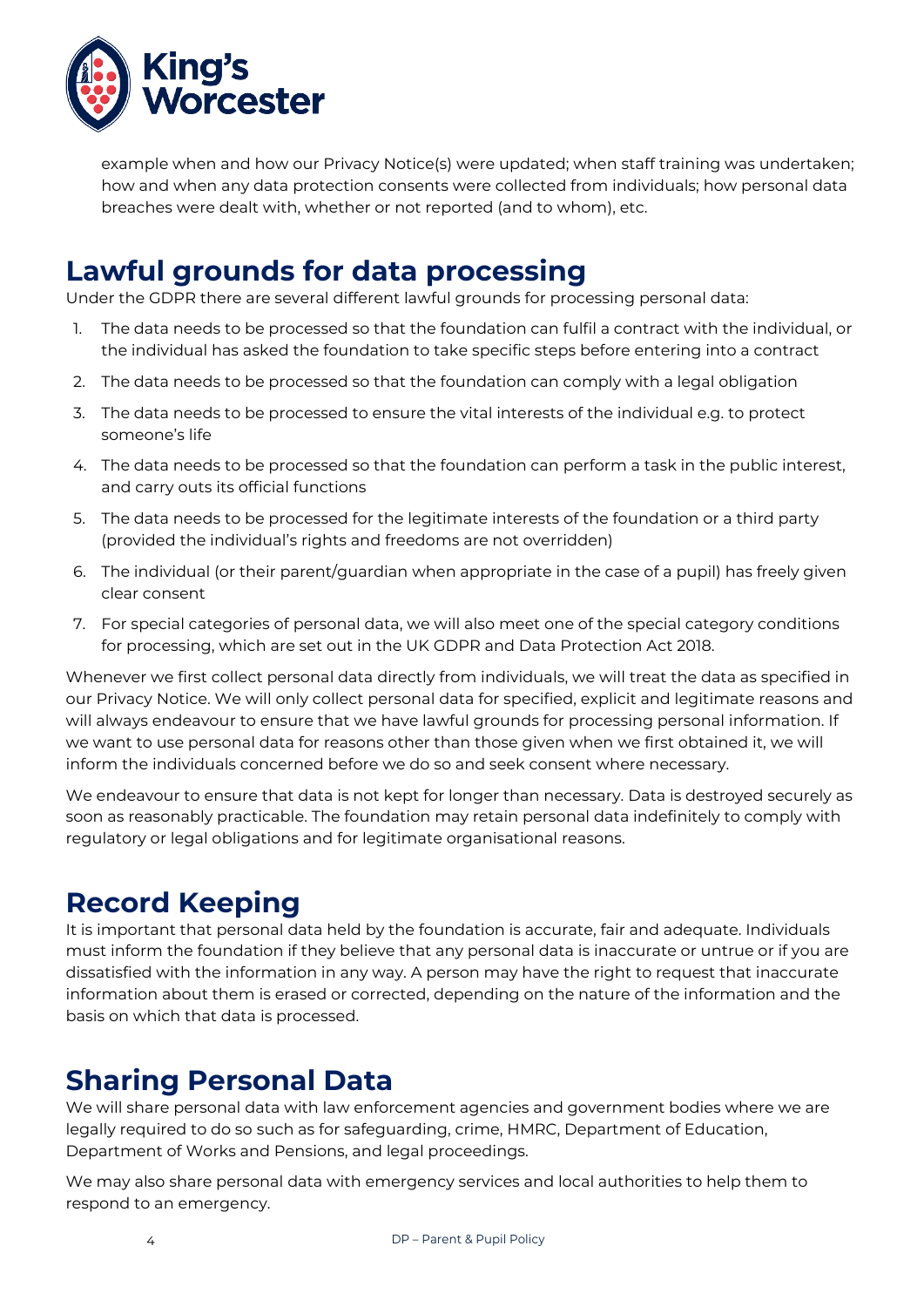

Where we transfer personal data to a country or territory outside the European Economic Area (EEA), we will do so in accordance with the data protection law. Some of these countries may not have the same level of protection for personal information as there is in the UK. The European Commission provides a list of countries, which have adequate data protection rules: <https://ec.europa.eu/info/law/law-topic/data-protection>

# **Rights of Individuals**

In addition to the foundation's responsibilities when processing personal data, individuals have certain specific rights, perhaps most significantly that of access to their personal data held by a data controller (i.e. the foundation). This is known as the 'Subject Access Right' (or the right to make 'Subject Access Requests').

Individuals also have legal rights to:

- **•** require us to correct the personal data we hold about them if it is inaccurate
- **•** request that we erase their personal data (in certain circumstances)
- **•** request that we restrict our data processing activities (in certain circumstances)
- **•** receive from us the personal data we hold about them for the purpose of transmitting it in a commonly used format to another data controller
- **•** object, on grounds relating to their particular situation, to any of our particular processing activities where the individual feels this has a disproportionate impact on them.
- **•** object to automated individual decision-making, including profiling (i.e. where a significant decision is made about the individual without human intervention)
- **•** object to direct marketing, and withdraw one's consent where we are relying on it for processing their personal data (without affecting the lawfulness of processing carried out prior to that point in reliance on consent, or of any processing carried out on some other legal basis other than consent).
- **•** Make a complaint to the ICO.

Personal data about a child belongs to that child, and the child's parents or guardian. For a parent or guardian to make a Subject Access Request with respect to their child, the child must either be unable to understand their rights and the implications of a Data Subject Access Request (DSAR), or have given their consent.

Children aged 12 and above are generally regarded to be mature enough to understand their rights and the implications of a Subject Access Request. Therefore, most Subject Access Request from parents or guardians of pupils at our senior school may not be granted without the express permission of the pupil. This age limit in not an absolute rule and a pupil's ability to understand their rights will always be judged on a case-by-case basis.

Where a pupil raises a concern confidentially with a member of staff and expressly withholds their agreement to their personal data being disclosed to their parents or guardian; the foundation will maintain confidentiality unless it has reasonable grounds to believe that the pupil does not fully understand the consequences of withholding their consent, or where the Foundation believes disclosure will be in the best interests of the pupil or other pupils.

When responding to DSARs we may ask for two forms of identification and contact the individual for confirmation. We will comply within 30 days of the receipt of the request. Depending on the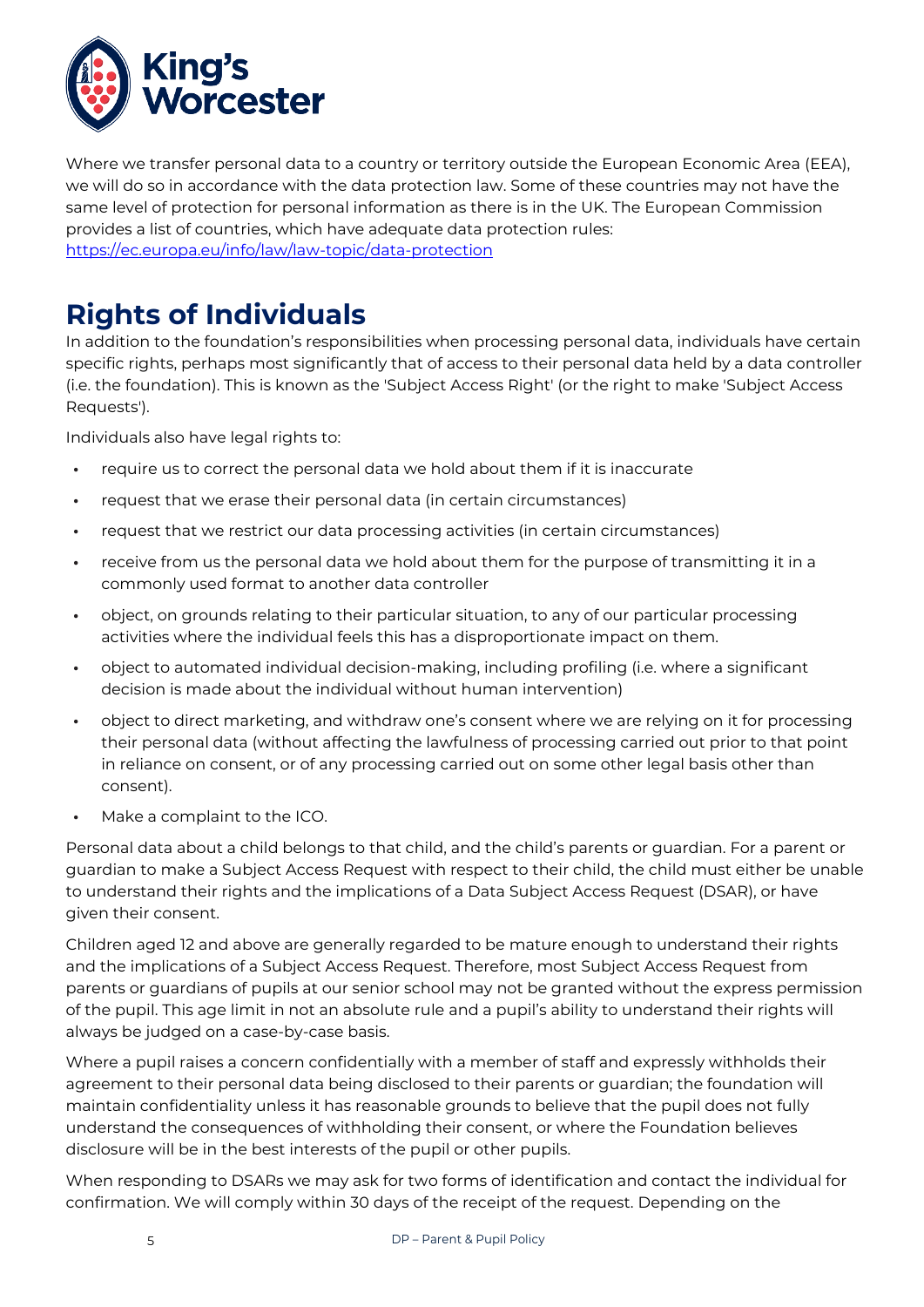

complexity or scale of the request, we may advise that we will comply within 3 months of the receipt of the request. We will inform the individual within the 30 days if we require additional time, and explain the reason for the extension.

# **Exemptions**

The data protection legislation and other statutory and regulatory requirements contain several exemptions when the foundation may withhold information. These include:

- **•** information which might cause serious harm to the physical or mental health of the pupil or another individual
- **•** cases where disclosure would reveal a child is at risk of abuse
- **•** information contained in adoption and parental care records
- **•** information given to a court in proceedings under the Magistrates 'Courts (Children and Young Persons) Rules 1992
- **•** copies of examination scripts, and
- **•** providing examination marks before they are officially announced.

The Foundation will generally not be required to provide access to information held mutually and in an unstructured way.

# **Use of photographic and video images by the Foundation**

The foundation may use photographs or video of pupils in the following ways:

- **•** For the purpose of holding a digital formal identity photograph of each pupil for pastoral and administrative purposes which do not include publicity.
- **•** Unless the relevant individual objects in writing [see below for information about how to consent or object] and subject to the exception in italics, the Foundation may also
	- o Publish photographs or video in
		- Foundation publications. (For example, e- bulletins, newsletters, social networking services and the School's website) to support teaching and learning, to celebrate pupil achievement and for school publicity and
		- Foundation promotional material (For example, the prospectus). *However, named captioned individual portraits of pupils or pupil addresses will not be published by the Foundation without the appropriate person's express written consent*.
	- o Publish photographs of foundation events, which may include images of groups of parents, alumni or other visitors to show an activity to better effect. *However, the foundation will not publish a name captioned individual portrait photograph without the express written consent of the relevant individual.*
	- o Allow third party media (for example, visiting journalists) to use photographs or video for their own journalistic purposes. *However, individual pupil portraits (whether or not they include a caption with the pupil's name) will not be published by third party journalists without the*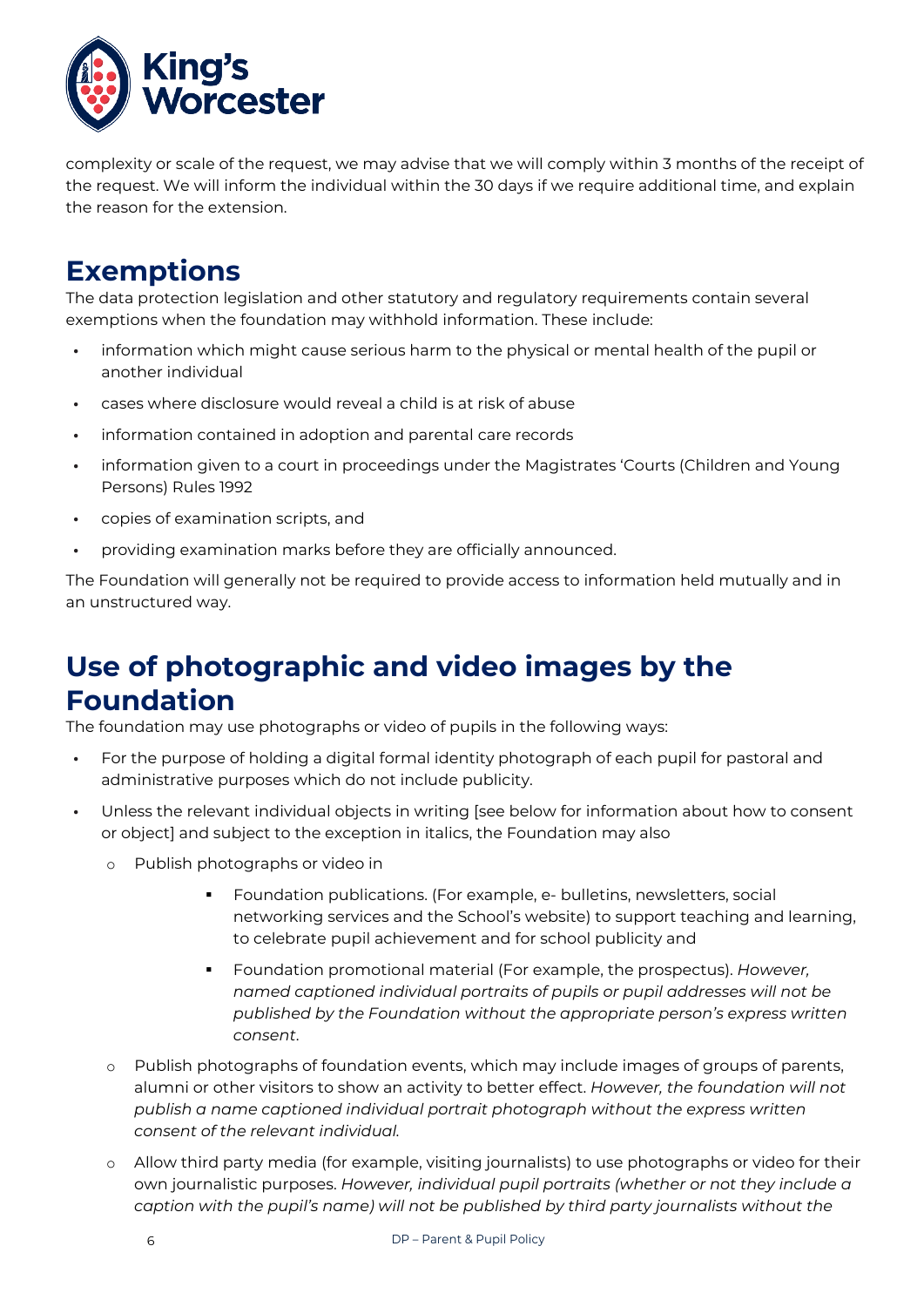

*express written consent of the relevant individual.*

On joining the foundation, parents are invited to indicate whether they consent or object to the use of images and video for various further purposes via the Acceptance Form. After this, the relevant person can choose to amend their preferences by writing to the Director of Operations using the contact details below. Any changes made to your preferences will take effect from the date we issue our written acknowledgement. Where consent is withdrawn, the foundation will make reasonable efforts to ensure that the image is not used in future.

However, it may not always be possible to remove images / video that have already been published or circulated.

# **Fundraising, marketing, and promotional purposes, and keeping in contact with OVs**

The foundation will use the contact details of parents, alumni and other members of the foundation community to provide information about foundation activities and newsletters by post and email. You can update your preferences about the way we contact you for these purposes at any time by contacting the Director of Operations.

In addition, unless you object in writing to the Director of Operations, the foundation may also

- **•** Share personal data about parents and/or alumni, with organisations which have been set up to establish and maintain relationships with the foundation community such as the foundation's Alumni Association and The King's School Development Trust
- **•** Contact parents and or alumni, including via the organisations mentioned above by post, email or by telephone for marketing, fundraising and foundation promotional purposes. If you do not want us to do this please contact the Director of Operations using the contact details below
- **•** Collect information from you and publicly available sources about parents' and former pupils' occupation and activities, which may be used to maximise the foundation's fundraising potential.

You can ask us to stop using your personal data for the above purposes by contacting the Director of Operations in writing using the contact details below.

# **Use Of Photographs And Video By Pupils, Parents And Others**

Where parents and others attend foundation performances and sporting events etc. the foundation will generally permit reasonable photography or video recording for personal domestic purposes only. However, the foundation does not permit the publishing or any photograph or video recording of children other than your own. This includes publishing on social networking sites such as Facebook. The foundation's policy reflects our legal obligation to protect the privacy and in some cases personal safety of all of our pupils and recognises that not all pupils and parents wish or consent to their images and other personal data being published.

# **CCTV**

The foundation uses CCTV in various locations around the school sites to ensure they remains safe. We adhere to the ICO's code of practice for the use of CCTV.